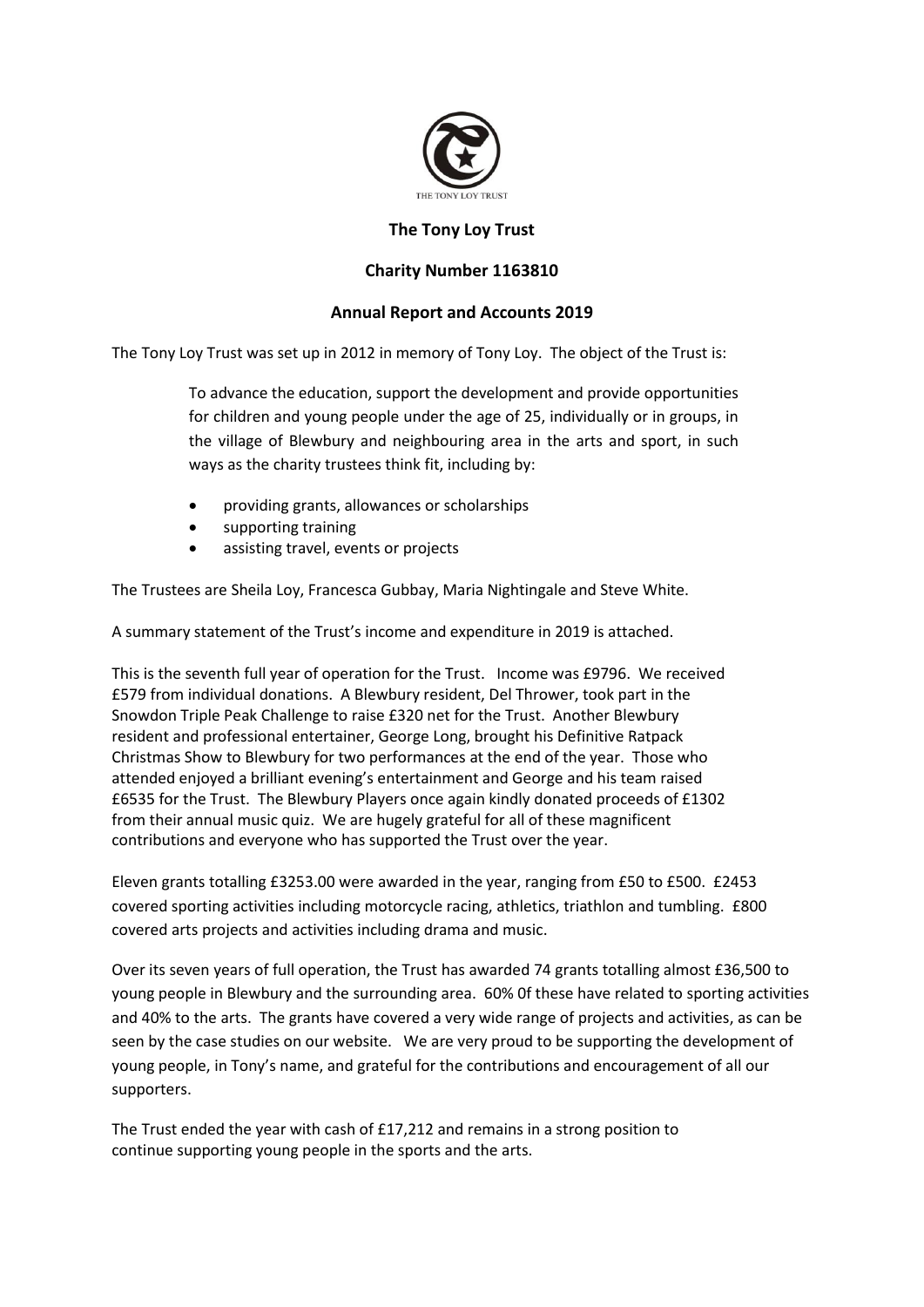More information about the activities of the trust can be found on our website *[www.thetonyloytrust.org](http://www.thetonyloytrust.org/)* and Facebook page.

**Sheila Loy, Trustee, 6 June 2019**